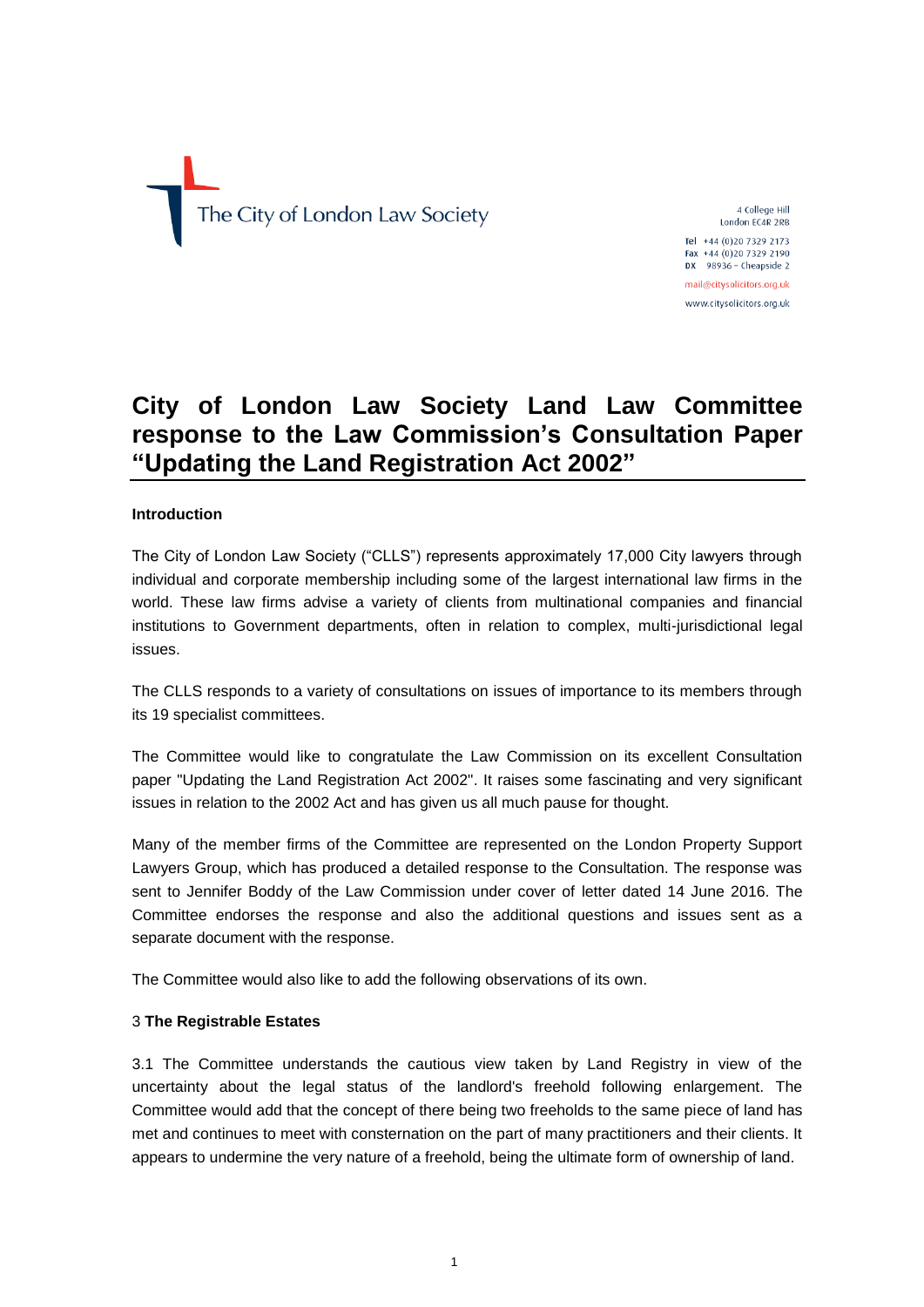It would be interesting to understand the attitude of lenders with security either over the landlord's freehold or over the long lease in relation to the preservation of the landlord's freehold. Would lenders perceive this as having any adverse impact on the value of their security? The lender with security over the enlarged lease is the one likely to be disconcerted by there being two freeholds, although the valuation impact would seemingly usually be relatively insignificant.

3.5 The Committee would emphasise the importance of the concerns raised by the LPSLG response, which cause real problems in practice. The failure to notify surface owners of an application to register qualified title to the mines and minerals beneath their land is leading to firms having to spend additional resources to carry out extra SIMs with a knock-on impact on Land Registry and there is also greater uncertainty in relation to the certifying of title. The title number to the estate in mines and minerals (whether a qualified or absolute title) should be referred to on the surface title.

## **8 Priorities under Section 29: Postponement of interests and the protection of unregistrable leases**

8.1 The Law Commission highlights a concern about unilateral notices. Under the current procedure, there is no requirement for the beneficiary of the notice to produce evidence in support of the right claimed. That may hamper attempts between the parties to negotiate a solution if there is a dispute over the existence of the right.

The Committee, however, acknowledges that the current unilateral notice process provides a fairly flexible method to protect agreements relating to land. Since the agreement itself does not need to be sent to Land Registry, this can be helpful if the agreement contains confidential provisions.

There is some concern whether the Law Commission's proposal to require the provision of reasons, might make the unilateral (or replacement "summary") notice process less useful.

If evidence in relation to confidential agreements which of itself may be confidential will be required in future, the Committee questions what Land Registry would do to protect the evidence from disclosure in view of the requirement for public disclosure (subject to limited exceptions) of information held by Land Registry.

There is some merit in the requirement to provide reasons, since this may prevent what happened when chancel repair and manorial rights ceased to be interests with overriding status at the end of 12 October 2013. A large number of unilateral notices were registered by PCCs and others, and while many were removed on application by the registered proprietor, the entry of the notices was disconcerting.

The Law Commission proposes that a notice should be entered if the reasons given as to why the interest still binds the title are not groundless. Land Registry may conclude that the reasons for noting a chancel repair liability are not groundless, because of the uncertainties in the law, hence the notice may be entered anyhow. The Law Commission should revisit the "not groundless" test as part of considering the basis for entering a notice.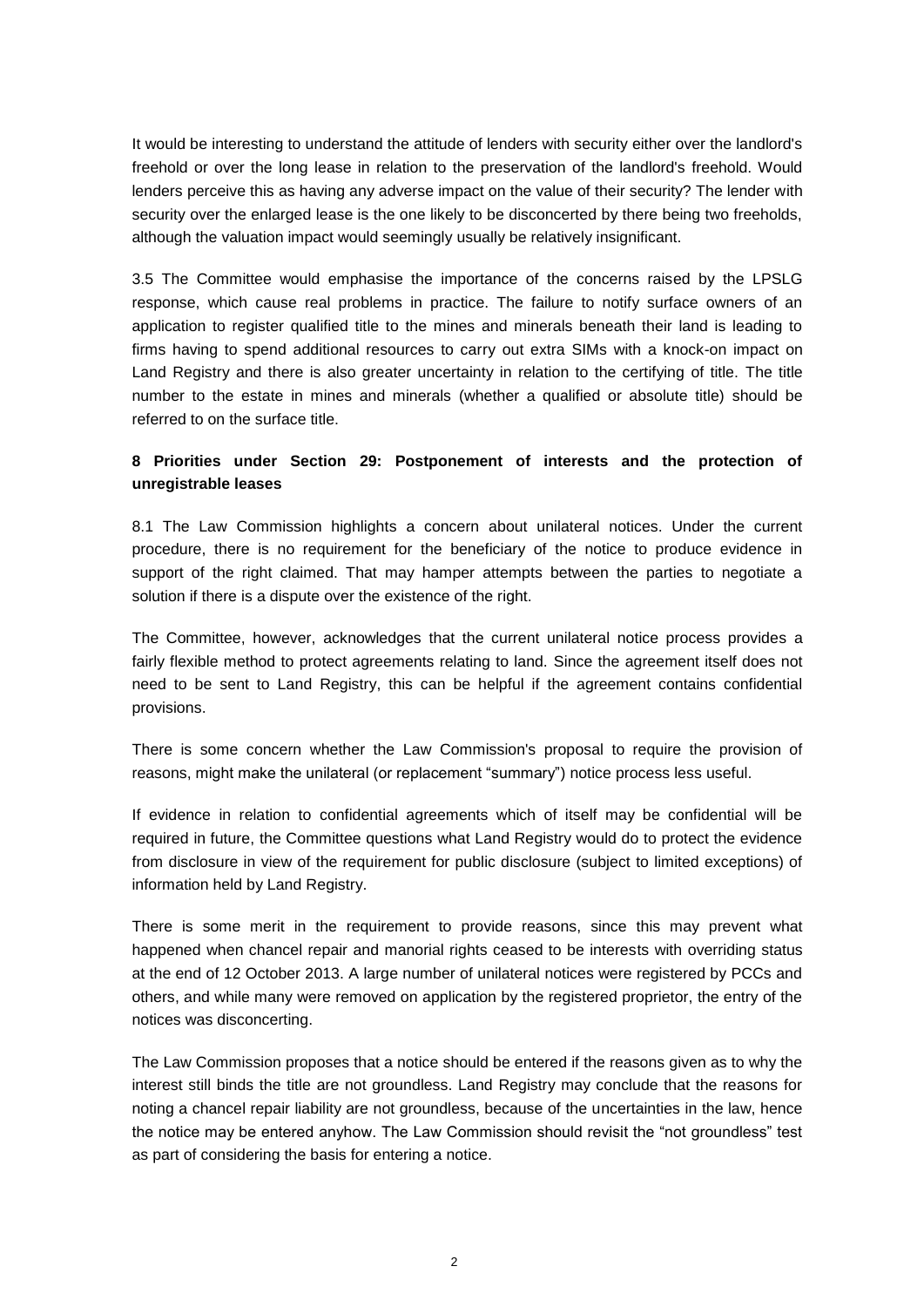The Committee would also like to raise another issue concerning priorities under sections 29 and 30 of the Land Registration Act 2002 - a problem scenario relating to priority of interests on a loan transfer.

As context, section 30 sets out rules of priority and "postponement" of interests in the case of dispositions of charges, and section 29 does the same for dispositions of estates. The consultation paper contains an entire chapter (8) on the operation of section 29 and the Law Commission states in paragraph 7.77 (page 134) that "the reforms that we have proposed in the context of section 29 of the LRA 2002 cannot easily be applied in the context of charges. Nonetheless, to the extent that our proposals can sensibly be applied to dispositions of charges, we see no distinction in principle between sections 29 and 30". As such, the Committee has assumed that the Law Commission's comments, insofar as relevant, relate to section 30 as well, albeit only where the comments are applicable to the transfer of charges.

The problem is that, as a result of section 30(1) of the Act, the purchaser of a loan portfolio may take subject to an unregistered lease, which did not bind the original mortgagee. A mortgagor grants a legal mortgage, which is protected by registration in the ordinary way and by a restriction. The mortgagor then grants a six year lease without the mortgagee's consent.

The generally accepted view is that the mortgagee is not bound and can sell free of the unauthorised lease (*Lever Finance v Needlemans' Trustee* [1956]). However, if the mortgagee sells the mortgage to a new lender, under section 114 of the Law of Property Act 1925, the new lender stands in the mortgagee's shoes and has all the mortgagee's powers (including the power to sell free from the lease). The Land Registration Act 1925 was aligned with the Law of Property Act 1925, so that under section 34(4) of the LRA 1925, the proprietor of a registered charge sold free of interests inferior to his, but subject to everything affecting the title at the time of registration of the charge. However, under section 30(1) of the 2002 Act, the new lender is bound by anything registered by notice, or any overriding interest at the time of registration of the transfer. So the question is whether (as it seems) the new lender will be bound by the unauthorised lease, even though the original mortgagee had no knowledge of it and it is not on the title.

Section 29(4) deems the lease to be registered by providing as follows:-

"Where the grant of a leasehold estate in land out of a registered estate does not involve a registrable disposition, this section has effect as if-

- (a) the grant involved such a disposition; and
- (b) the disposition were registered at the time of the grant"

There is no equivalent subsection (4) in section 30 and it strikes the Committee that the above issue might merit similar consideration.

## **11. Overriding interests**

11.1 The Committee agrees that estate contracts should be registered and, if they are not, beneficiaries of the contract should not be able to rely on their actual occupation to protect the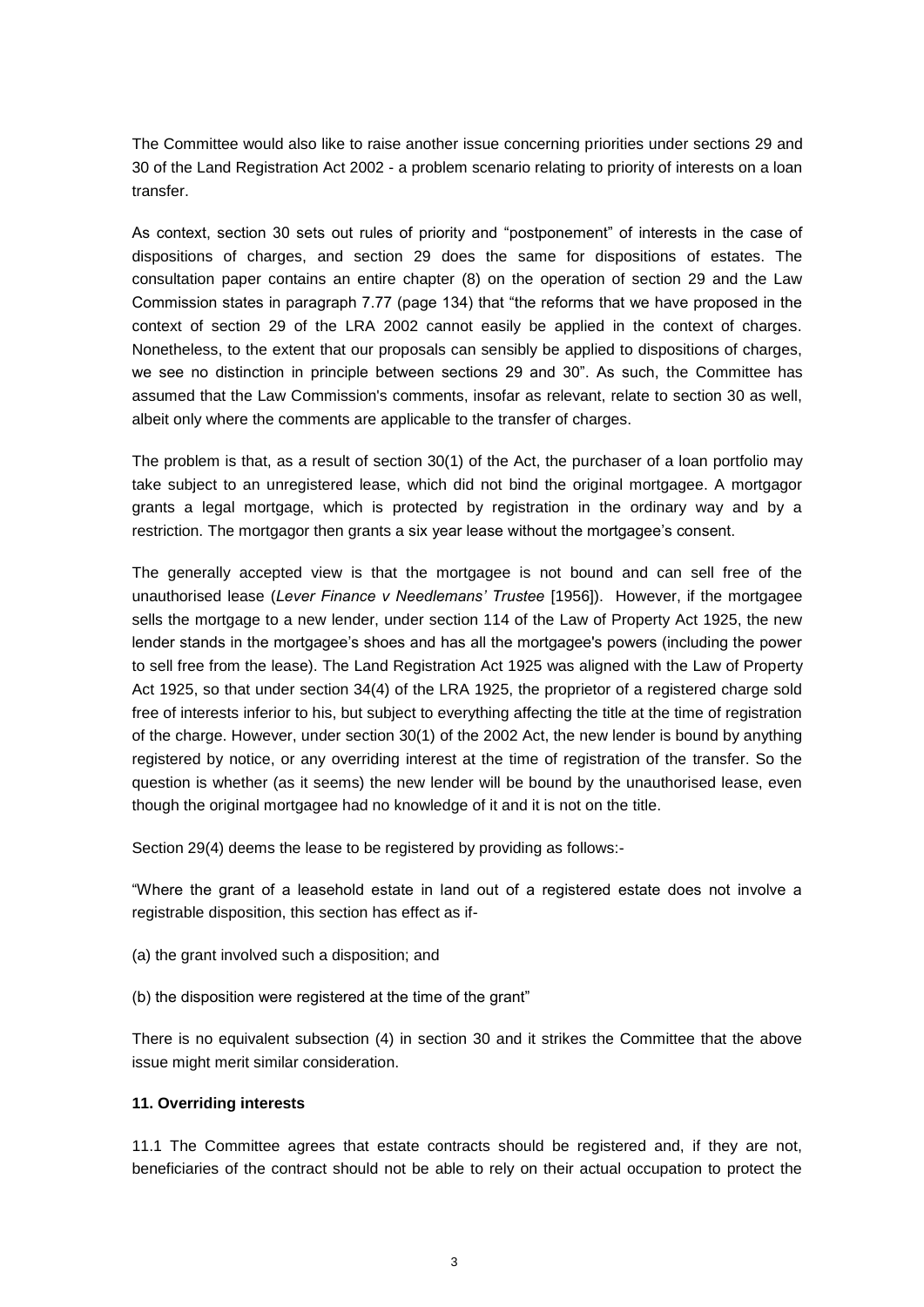contract as an overriding interest. If there is no estate contract or other document that can be registered, it is a different matter.

The Committee is sympathetic to the policy of trying to reduce the amount of interests with overriding status and emphasising the primacy of the register. This is consistent with and promotes electronic/digital conveyancing.

## **12. Lease variations and registration**

12.3 The property industry encounters many problems with the operation of the Landlord and Tenant (Covenants) Act 1995 and uncertainties and omissions in the legislation can have a materially adverse valuation impact. The Committee believes that a full review of the Act is required to address concerns.

The Committee is also concerned with uncertainties in the operation of the contracting out provisions in Part II of the Landlord and Tenant Act 1954, which cause problems and lead to differing approaches in practice. The Committee recommends that the Law Commission also undertakes a full review of those provisions.

## **13. Alteration and rectification of the register**

13.2 The Committee opposes this proposal. It considers that the chargee's interest may extend beyond a financial one and, therefore, the chargee should be able to resist rectification, especially if there is a limit on the chargee's ability to obtain an indemnity.

13.16 The London Property Support Lawyers Group's response refers to the important High Court decision in EMI Group Limited v O&H Q1 Limited [2016], which could potentially be problematic in working through the consequences in Land Registry terms of an assignment being void for failing to comply with the Landlord and Tenant (Covenants) Act 1995. This reinforces the need highlighted at 12.3 above for the Law Commission to review the operation of the Act.

#### **14. Indemnity**

14.1 The Committee strongly opposes any cap on or other watering down of the indemnity. Separate private insurance in the open market will not be an adequate substitute. Interfering with the indemnity could lead to a loss of public confidence in the operation of the register and to the less efficient operation of the property market.

14.4 The Committee opposes a general statutory tort imposing a duty to take reasonable care in respect of the granting of deeds intended to be registered and applications made to Land Registry.

A statutory duty of care would go much further than is necessary to deal with the problems with the current law that are under discussion.

There is already an existing statutory right of recourse for Land Registry (where it has paid out under the indemnity) against conveyancers, who do not take proper care, including the statutory right to recover indemnity payments under paragraph 10 of Schedule 8 to the Land Registration Act 2002. The Committee considers that existing rights together with the more specific solutions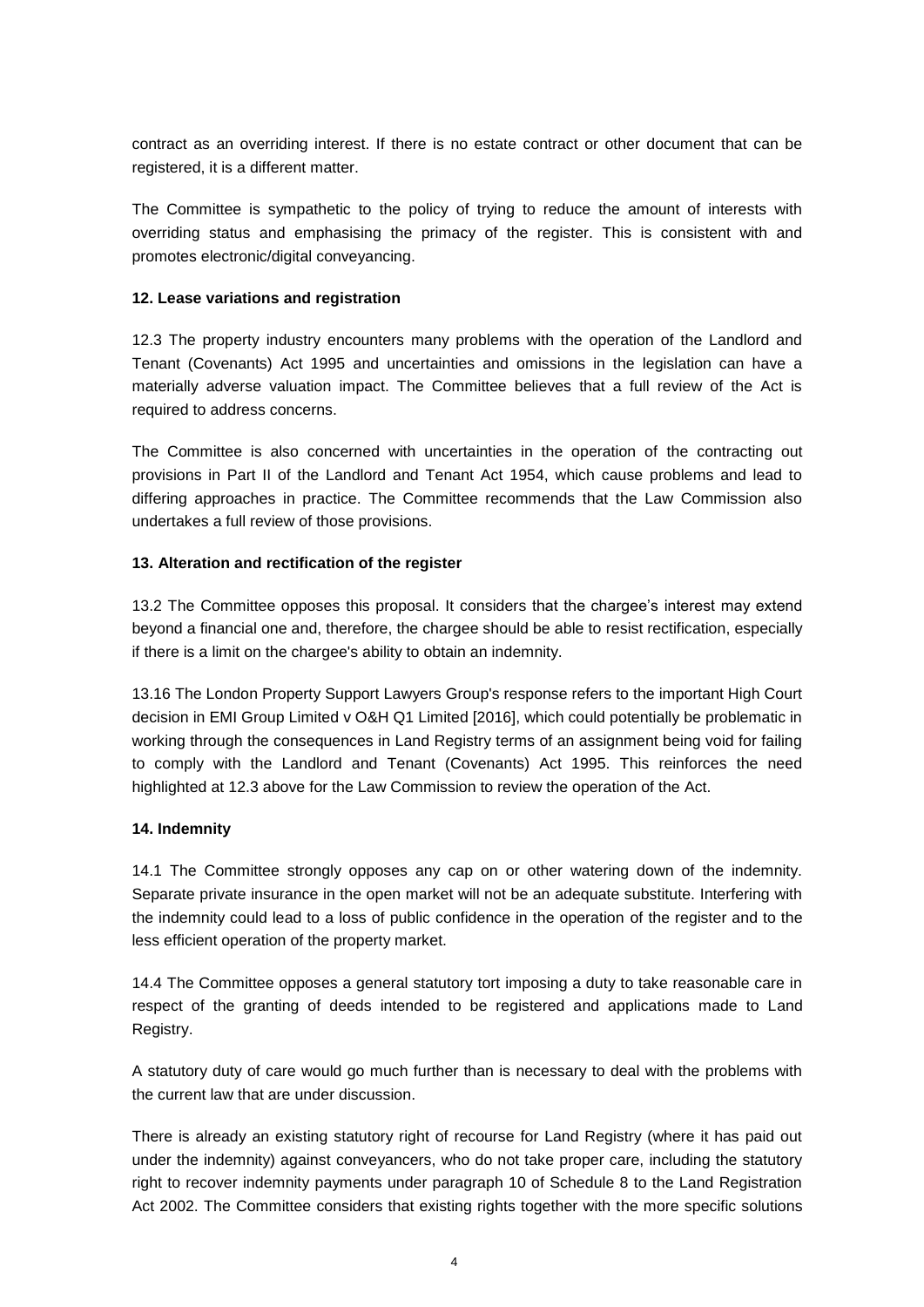suggested in Chapter 14 of the Law Commission's Consultation paper are preferable to the sledgehammer approach of a new general statutory tort.

The Committee also disagrees with the implication that an indemnity should be denied to a potential claimant whose conveyancer has acted in breach of such a duty and who would instead have to rely on a course of action against the conveyancer. This is contrary to a key principle of the current indemnity scheme – that an indemnity is available as a first resort. In the Committee's view, this important element of the scheme should be retained.

14.5 Rather than having a new specific statutory tort imposing a duty of care in respect of verifying identity, the Committee considers that it would be better to include extra statutory rights of recourse in relation to the conveyancer's breach of any identity requirements (current or rationalised). However, the conveyancer should only have a liability where the identity requirements relate to the conveyancer's own client.

14.6 Member firms of the Committee have encountered problems with identity checks for attorneys who sign, for example a transfer, on a company's behalf. Does the conveyancer for the company also act for the attorney? Issues like this create uncertainty and it would be helpful for the legislation to confirm in relation to identity checks that if the company is represented by a conveyancer, the conveyancer is also deemed to represent attorneys who are signatories for the company of the relevant document.

14.8 The Committee believes that the indemnity scheme is a very relevant factor in lending decisions (whether for residential or commercial property) and limiting its availability to lenders would have a significant impact on the mortgage market.

If a lender's rights under the indemnity scheme are limited, it is likely that lenders will as a matter of course require borrowers to cover the risk by obtaining title insurance in the open market for the lender's benefit. This would increase conveyancing costs for borrowers and slow down the conveyancing process.

14.9 The Committee is strongly of the view that mortgagees' ability to obtain an indemnity should not be limited to claims arising from mortgages granted on the basis of a mistake already contained in the register. A mortgagee should not be treated any less favourably than a buyer, as a mortgagee also has a significant financial interest in the mortgaged property. Buyers may buy for investment rather than occupation reasons and, therefore, there is no reason why mortgagees should be treated any differently.

Mortgagees with the best due diligence procedures can still be the victims of fraud and the Committee questions why their right to an indemnity should be limited.

In any event, the Committee is aware that under existing law no indemnity is payable (or it is reduced) if a claimant (such as a mortgagee) has suffered loss as a result of its own lack of proper care. So the mortgagee's conduct is already taken into account in determining the extent to which it can claim on the indemnity.

14.10 The Committee is strongly of the view that mortgagees' entitlement to obtain an indemnity should not be subject to compliance with a statutory duty to take reasonable care to verify the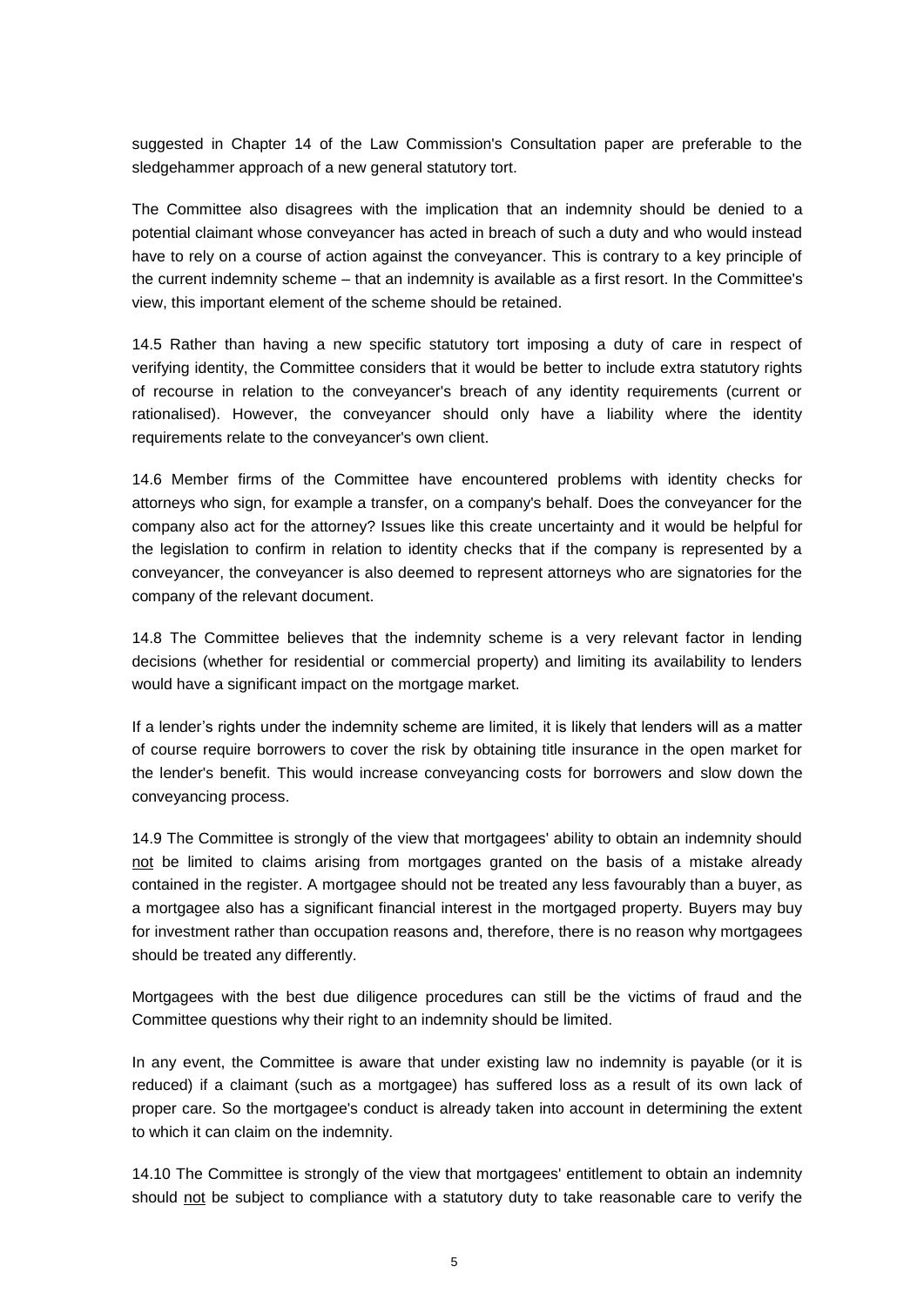mortgagor's identity. The Committee considers that the same principles should apply to mortgagees as to other claimants such as buyers.

In the response to 14.9 above, the Committee mentioned that the mortgagee's conduct is already taken into account in deciding whether a claim can be made on the indemnity. The existing legislation can be updated to take account of any rationalised identity requirements in relation to the mortgagor.

#### **16 Easements**

16.1 The Committee very much supports the proposal that where the grant of a lease is not a registrable disposition, easements which benefit that lease and which are created within the lease itself should not be required to be completed by registration in order to operate at law. There are differing practices as to whether such easements are registered. Those who do not register the easements often justify this on the basis that why would a successor landlord refuse to honour the easement if it is collecting the rent from the tenant. Requiring the registration of easements clutters the register and when they are part and parcel of a lease that itself does not require registration, to require their registration is inappropriate.

## **18 Electronic Conveyancing**

The Committee is aware of Land Registry's requirements for registrable documents to have a wet ink signature. There have been a number of developments in the property industry in relation to "virtual signings" and the Committee, other committees of the City of London Law Society and the Law Society have been involved in developing a protocol for virtual signings. There follows a link to the protocol - [http://www.lawsociety.org.uk/support-services/advice/practice-notes/execution](http://www.lawsociety.org.uk/support-services/advice/practice-notes/execution-of-documents-by-virtual-means/)[of-documents-by-virtual-means/](http://www.lawsociety.org.uk/support-services/advice/practice-notes/execution-of-documents-by-virtual-means/) 

The Law Commission may wish to consider whether the approach adopted by the protocol can be of any assistance to the development of future legislation in relation to electronic conveyancing.

#### **Additional comments and concerns arising from the consultation process**

The Committee also supports the additional comments and concerns arising from the consultation process mentioned by the London Property Support Lawyers Group in a separate response document. In particular:

## **Registration Gap**

The Committee considers that the registration gap causes many problems in practice. While operational problems at Land Registry exacerbate the position, the Committee considers that it is a legal issue and the Law Commission should re-consider section 27 of the Land Registration Act 2002, by which a person is not the legal owner of the property until registration is completed.

#### **Missing and illegible copies**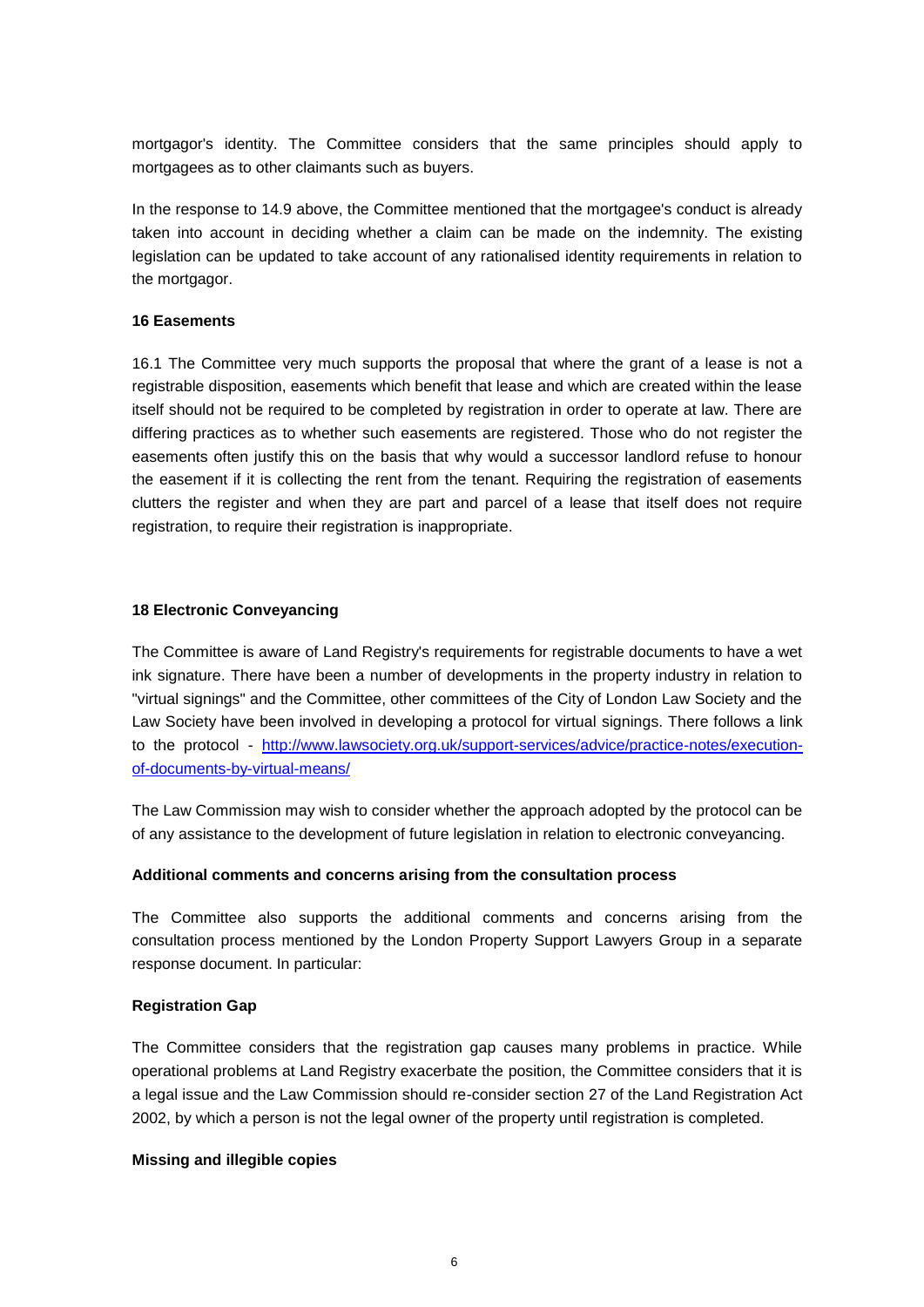The digitisation of documents by Land Registry has led to missing and illegible documents referred to on the register. The Committee requests the Law Commission to consider whether the indemnity provisions in the Land Registration Act 2002 should be widened to allow a registered proprietor or other person to be indemnified for losses suffered as a result of such missing and illegible copies.

Jackie Newstead, Hogan Lovells International LLP Chairman, City of London Law Society Land Law Committee 2016

© CITY OF LONDON LAW SOCIETY 2016 All rights reserved. This paper has been prepared as part of a consultation process. Its contents should not be taken as legal advice in relation to a particular situation or transaction.